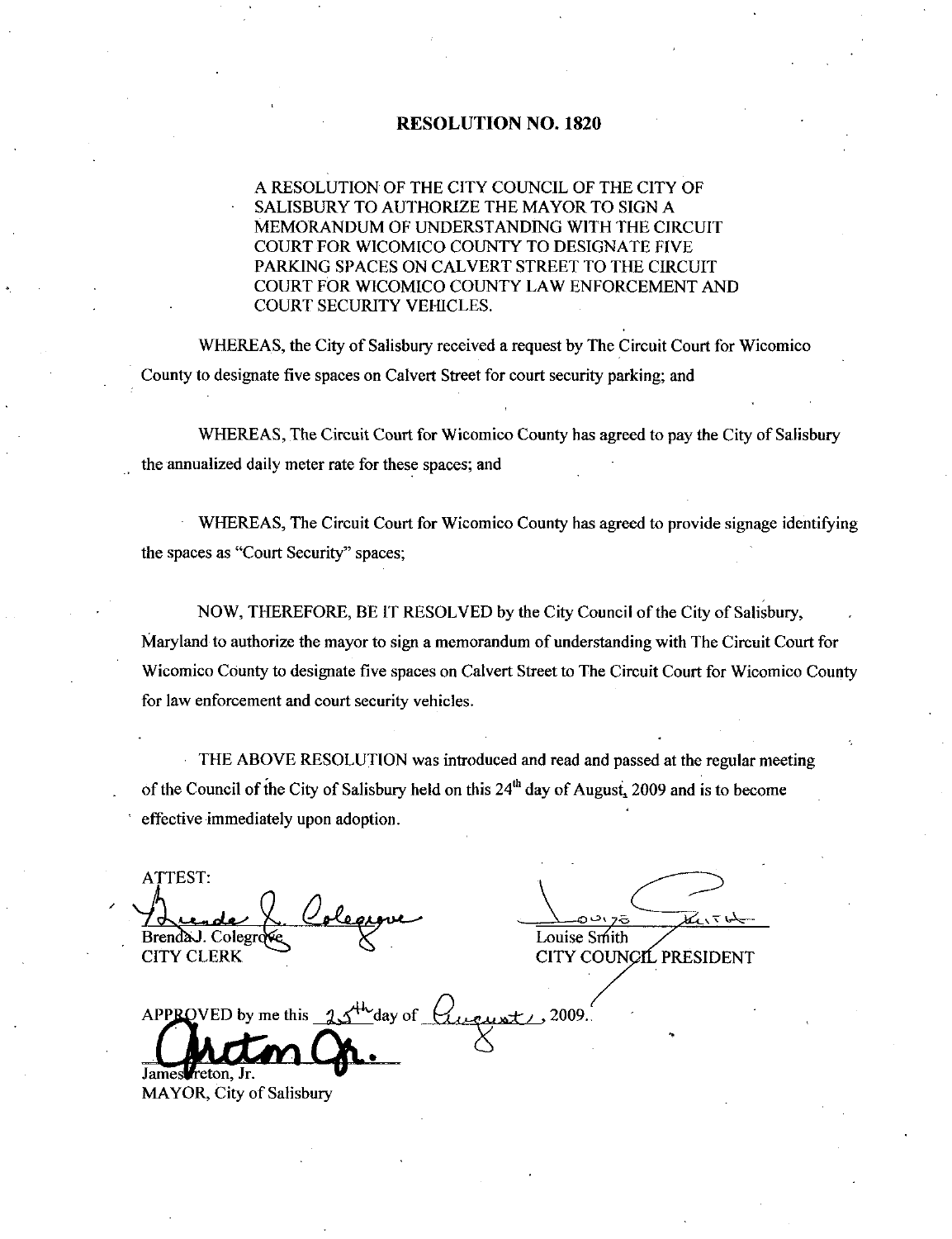# **City of Salisbury**

# **Memo**

t

| <b>To:</b> John Pick                                            |
|-----------------------------------------------------------------|
| From: Karen Reddersen                                           |
| <b>Date:</b> July 29, 2009                                      |
| <b>Re:</b> Request for Five Designated Spaces on Calvert Street |

The City of Salisbury Internal Services Department, Parking Division, received a request from The City of Salisbury Internal Services Department, Parking Division, received a request<br>the Wicomico County Circuit Court relating to five spaces on Calvert Street in front of the<br>Verizon Building. These spaces are needed Verizon Building. These spaces are needed for law enforcement vehicles and for transporting prisoners and juveniles for court. These spaces, if approved, will be posted as the Wicomico County Circuit Court relating to five spaces on Calvert Street in front<br>Verizon Building. These spaces are needed for law enforcement vehicles and for<br>transporting prisoners and juveniles for court. These spac street and block traffic flow in this area.

congestion and safety concerns on Court Street, as the transport vans currently park on this street and block traffic flow in this area.<br>The Wicomico County Circuit Court has agreed to pay for the use of these spaces at th The Wicomico County Circuit Court has agreed to pay for the use of these spaces at the current daily meter rate of \$6.00 per day for an annual amount of \$7,200.00. They understand that if City Council approves any changes to this rate, it will be reflected in the required payment for the use of these spaces. The Parking Division requests approval from the City Couhcil to authorize the mayorto sign aMOU with the Wcomico County Circuit Court to designate these spaces to the Wicomico County Circuit Court for this purpose.

This request was presented at the Central City District Commission meeting held on July 29. 2009 and the CCDGmembers approved this request and agreed to move this forward to City Council for consideration. A draft Memorandum of Understanding for this agreement is attached for your review.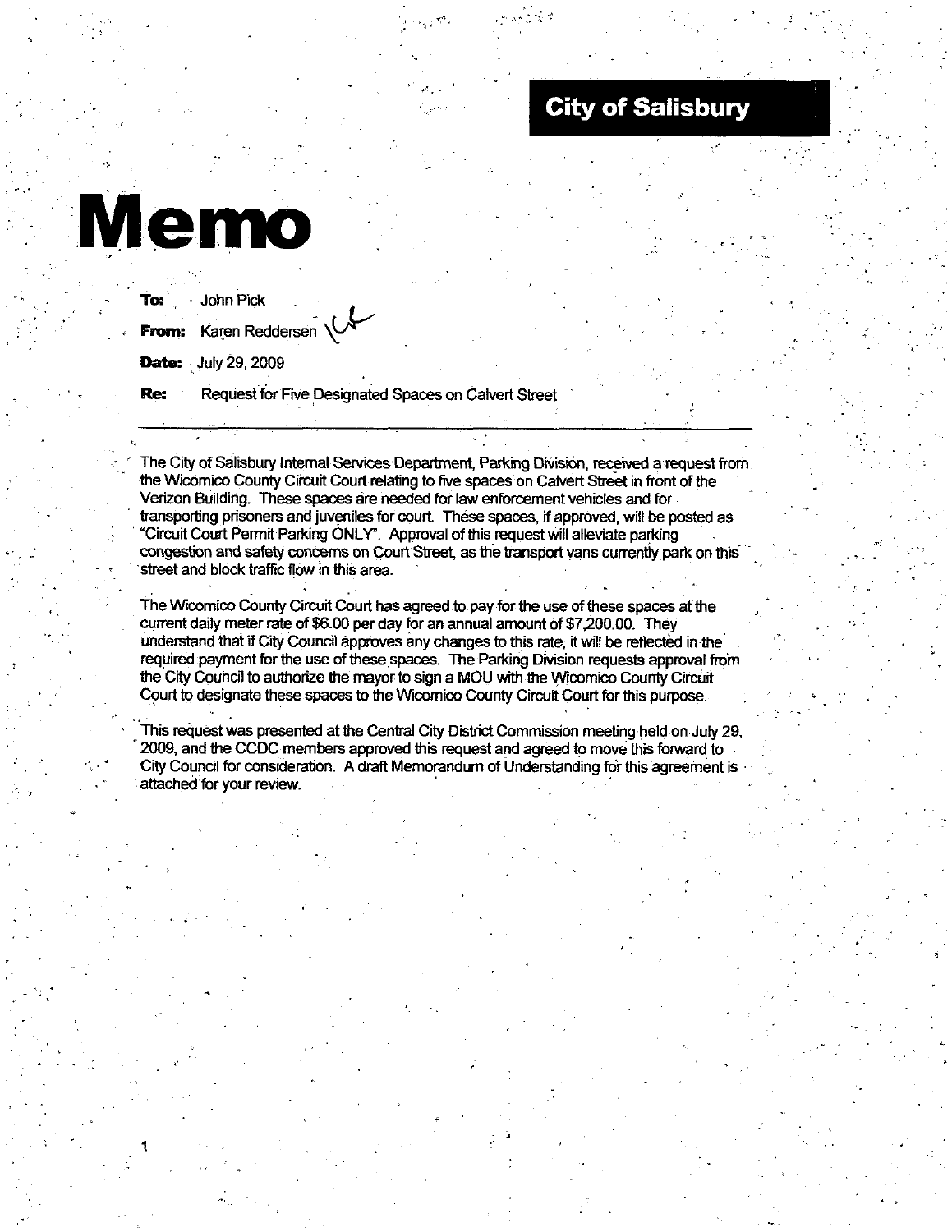

WENDY M. RILEY

The<br> tirruit Court For Wicomico County

COURTS BUILDING THIRD FLOOR

P. O. BOX 806

#### SALISBURY, MARYLAND 21803-0806

WENDY M. RILEY<br>COURT ADMINISTRATOR RELEPHONE 410j 548-4822 LEPHONE (410) 548-48:<br>FAX (410) 548-4826

Suly 29 2009

Ms. Karen Reddersen City of Salisbury Assistant Director, Internal Services <sup>125</sup> N Division Street Salisbury, MD 21801

Dear Ms. Reddersen:

I am requesting the use of the five metered spaces on Calvert Street in front of the Verizon Building, beginning in August or September 2009. These spaces will be used for law enforcement vehicles and vans transporting prisoners and juveniles for court. I understand that we will be billed for the use of the space, at the rate of \$6 per day per space, for an annual cost \$7,200 to be paid at the we will be billed for the use of the space, at the rate of \$6 per day per space, for an annual cost of \$7,200 to be paid at the beginning of each fiscal year. For FY 2010, I am requesting a prorated billing beginning on the date of the approval from City Council.

I also understand that if the City Council increases meter fees, the annual rate will increase by same per each of the 5 spaces. Additionally, either party can cancel, this agreement<br>with one month's written notice. I also understand that if<br>I also understand that if<br>increase by same per each of the<br>with one month's written notice.

Please place this request on the next possible  $\dot{C}$ ity Council Agenda, and notify me when the hearing will be held, so that I may be present for any questions that need to be answered.

I

Thank you for all of your assistance with this matter.

Thank You, Wendy M. Riley

cc: Donald C. Davis, County Administrative Judge Jim Ireton, Mayor for the City of Salisbury Fred Harris, Wicomico County Purchasing Agent Pam Oland, Director, Internal Services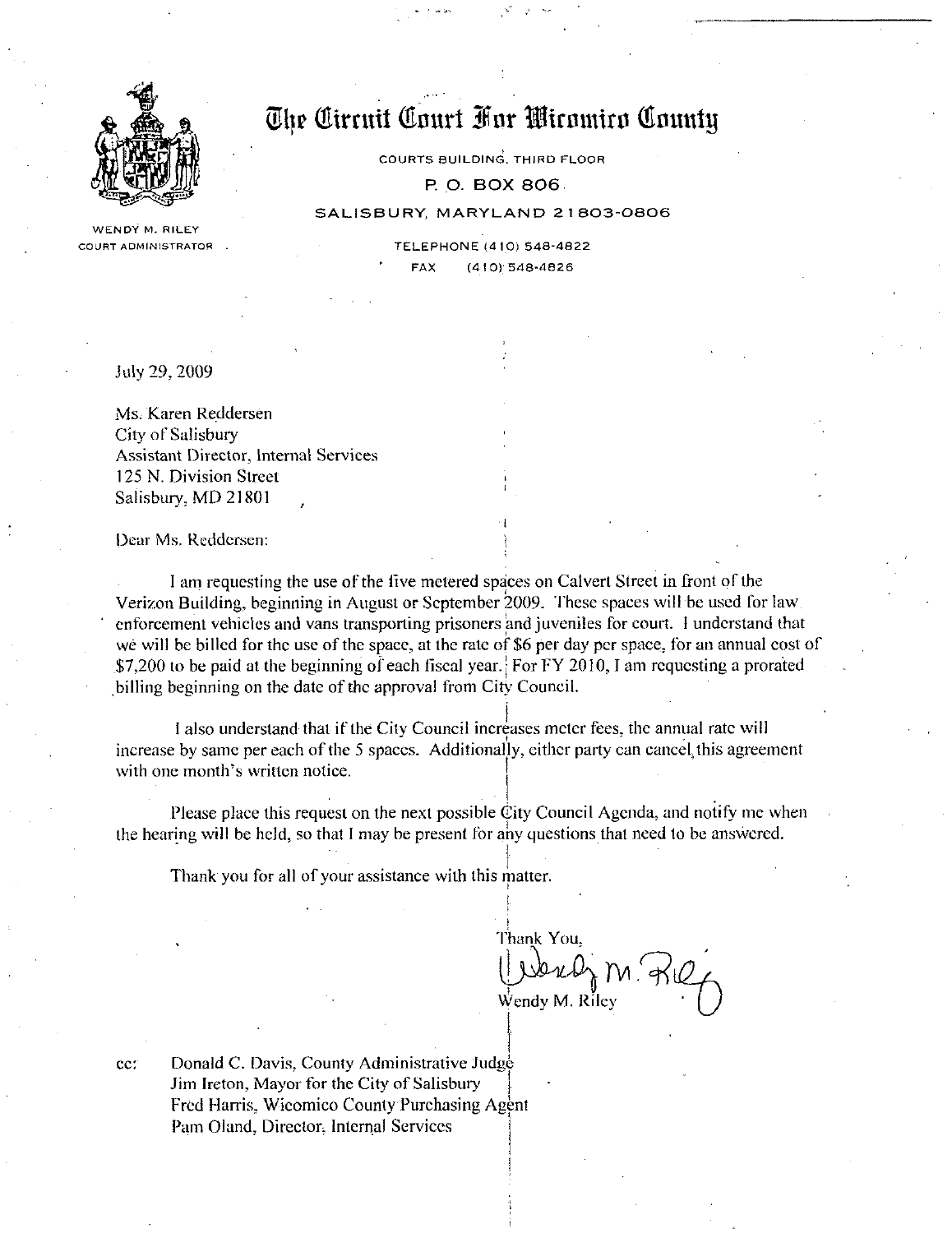# MEMORANDUM OF UNDERSTANDING

## CALVERT STREET PARKING SPACES

# BYAND BETWEEN

# CITY OF SALISBURY AND THE CIRCUIT COURT FOR WICOMICO COUNTY

THIS MEMORANDUM OF UNDERSTANDING, executed in duplicate, made effective this day of 2009 by and between the City of Salisbury, a political subdivision of the State of Maryland, hereinafter called the "CITY", and The Circuit Court For Wicomico County, hereinafter called "CIRCUIT COURT".

WHEREAS, the CIRCUIT COURT has agreed to pay for the use of five (5) parking spaces

located on Calvert Street (in front of the Verizon Building), Salisbury, Maryland.<br>WHEREAS, the CIRCUIT COURT has agreed to a rate of \$6.00 dollars per day, per space. WHEREAS, the CIRCUIT COURT has agreed to pay for the use of five (5) parking spaces<br>located on Calvert Street (in front of the Verizon Building), Salisbury, Maryland.<br>WHEREAS, the CIRCUIT COURT has agreed to a rate of \$6.0 Based on a 20 day month, the annual rate will be \$7,200.00 combined, payable annually at the first of each fiscal year. (FY2010 shall be prorated based on signing date of this agreement).

WHEREAS, the CITY has agreed to post five  $(5)$  signs reading "Circuit Court Permit Parking ONLY"; and the CIRCUIT COURT shall design and prepare the permits for use in the five designated spaces; and the CIRCUIT COURT shall provide the CITY with a copy of said permits. **permits.**  $\frac{1}{3}$ 

WHEREAS, if the City Council increases meter fees, the annual rate for this agreement will be increased by the same per each of the <sup>5</sup> spaces

WHEREAS, either party can cancel this agreement with thirty (30) day's written notice.

NOW, THEREFORE, the City of Salisbury and The Circuit Court for Wicomico County, by their signatures below, agree to the said terms and conditions of this Memorandum of Understanding

IN WITNESS WHEREOF, the undersigned parties hereto have executed this Memorandum of Understanding by their respective duly authorized officers this day of Understanding by their respective duly authorized officers this  $2009.$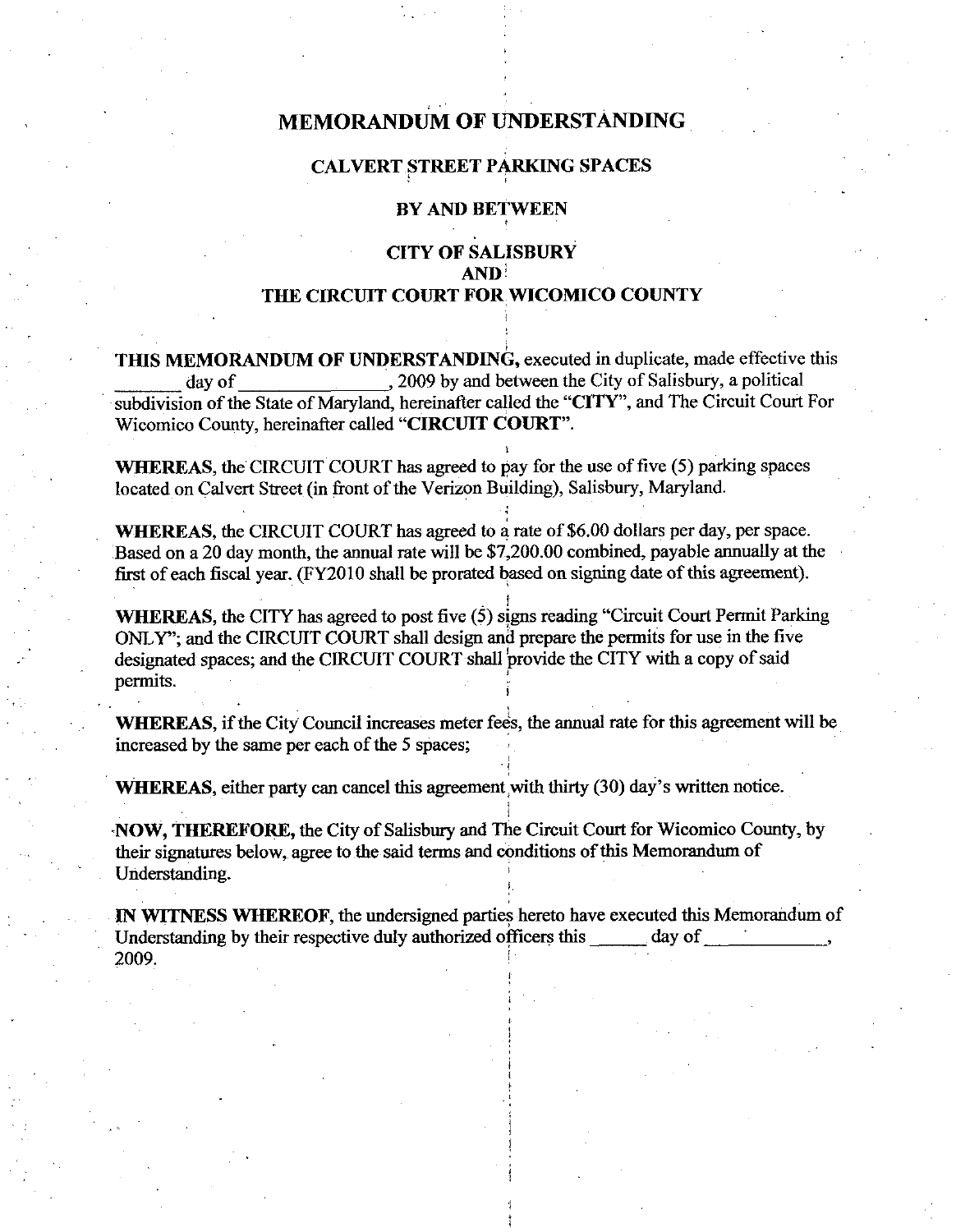AWARDED

#### ATTEST

ATTEST:<br>Autres C. Colegnes<br>Brenda J. Colegnese, City Clerk

(SEAL)

# ATTEST

# SEAL

APPROVED FOR EXECUTION:

James Ireton, Jr., Mayor

# THE CITY OF SALISBURY

Karen Reddersen Asst. Director of Internal Services-Procurement Division

# APPROVED BY COUNCIL

 $\wedge$ <u>ن 754 </u>

Louise Smith, Council President

# THE CIRCUIT COURT FOR WICOMICO COUNTY

BY:

i

i

 $\begin{bmatrix} 1 & 1 & 1 \\ 1 & 1 & 1 \\ 1 & 1 & 1 \\ 1 & 1 & 1 \\ 1 & 1 & 1 \\ 1 & 1 & 1 \\ 1 & 1 & 1 \\ 1 & 1 & 1 \\ 1 & 1 & 1 \\ 1 & 1 & 1 \\ 1 & 1 & 1 \\ 1 & 1 & 1 \\ 1 & 1 & 1 \\ 1 & 1 & 1 \\ 1 & 1 & 1 \\ 1 & 1 & 1 \\ 1 & 1 & 1 \\ 1 & 1 & 1 \\ 1 & 1 & 1 \\ 1 & 1 & 1 & 1 \\ 1 & 1 & 1 & 1 \\ 1 & 1 & 1 & 1 \\ 1 & 1 &$ 

Authorized Company Official

Typed Name and Title

# APPROVED AS TO FORM AND LEGALITY

# Paul Wilber, City Solicitor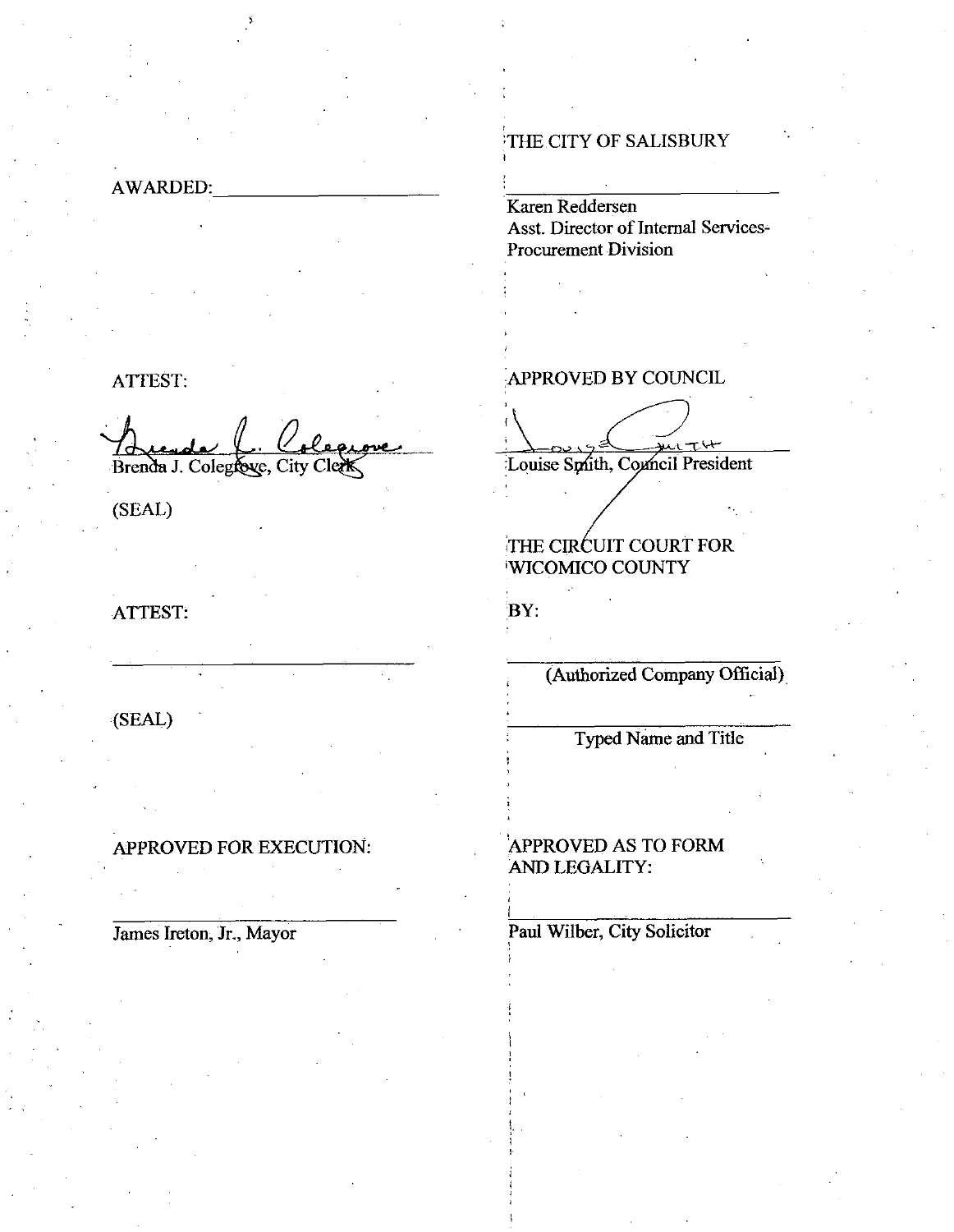# MEMORANDUM OF UNDERSTANDING

#### CALVERT STREET PARKING SPACES

## BY AND BETWEEN

# CITY OF SALISBURY AND) THE CIRCUIT COURT FOR WICOMICO COUNTY

THIS MEMORANDUM OF UNDERSTANDING, executed in duplicate, made effective this<br> $\begin{array}{r} \n\end{array}$   $\begin{array}{r} \n\end{array}$  and  $\begin{array}{r} \n\end{array}$  and  $\begin{array}{r} \n\end{array}$  and  $\begin{array}{r} \n\end{array}$  and  $\begin{array}{r} \n\end{array}$  and  $\begin{array}{r} \n\end{array}$  and CITY OF SALISBURY<br>
AND<br>
THE CIRCUIT COURT FOR WICOMICO COUNTY<br>
IS MEMORANDUM OF UNDERSTANDING, executed in duplicate, made effective<br>
St day of September 2009 by and between the City of Salisbury, a political<br>
division of subdivision of the State of Maryland, hereinafter called the "CITY", and The Circuit Court For Wicomico County, hereinafter called "CIRCUIT COURT".

WHEREAS, the CIRCUIT COURT has agreed to pay for the use of five  $(5)$  parking spaces located on Calvert Street (in front of the Verizon Building), Salisbury, Maryland.

WHEREAS, the CIRCUIT COURT has agreed to a rate of \$6.00 dollars per day, per space. Based on a 20 day month, the annual rate will be \$7,200.00 combined, payable annually at the first of each fiscal year. (FY2010 shall be prorated based on signing date of this agreement).

a

**WHEREAS, the CITY has agreed to post five**  $(5)$  **signs reading "Circuit Court Permit Parking** ONLY"; and the CIRCUIT COURT shall design and prepare the permits for use in the five designated spaces; and the CIRCUIT COURT shall provide the CITY with a copy of said permits

WHEREAS, if the City Council increases meter fees, the annual rate for this agreement will be increased by the same per each of the 5 spaces increased by the same per each of the 5 spaces;<br>WHEREAS, either party can cancel this agreement with thirty (30) day's

written notice

NOW, THEREFORE, the City of Salisbury and The Circuit Court for Wicomico County, by their signatures below, agree to the said terms and conditions of this Memorandum of Understanding

IN WITNESS WHEREOF, the undersigned parties hereto have executed this Memorandum of NOW, IHEREFORE, the City of Salisbury and The Circuit Court for Wicomico County, by<br>their signatures below, agree to the said terms and conditions of this Memorandum of<br>Understanding.<br>IN WITNESS WHEREOF, the undersigned p  $2009.$